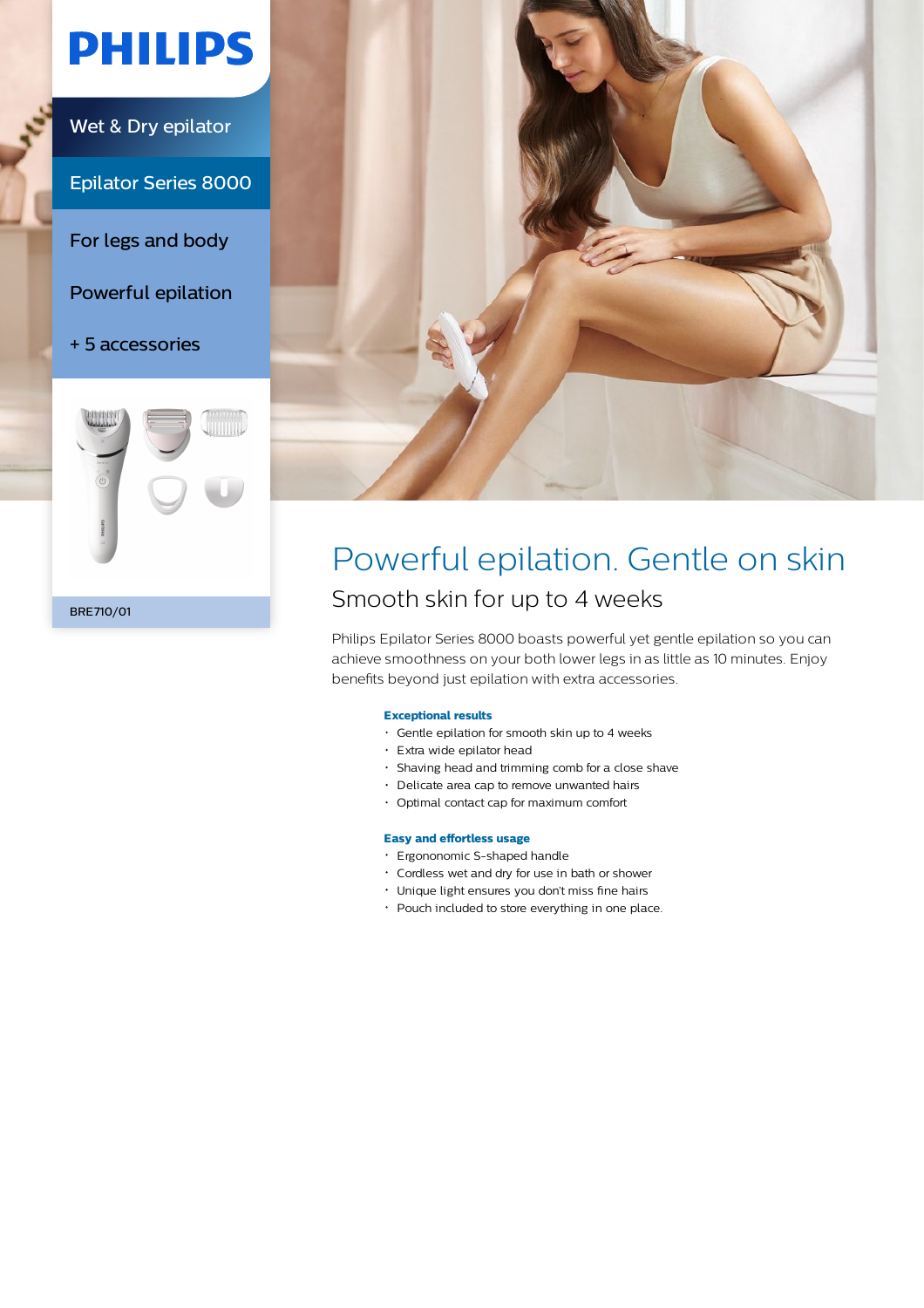# **Highlights**

### **Powerful and gentle epilation**



Philips Epilator Series 8000 boasts powerful yet gentle epilation with its improved tweezers and over 70,000 hair-catching actions per minute. This means you can cover more skin and achieve flawless smoothness for up to 4 weeks. Treat your lower legs in as little as 10 minutes!

### **Extra wide epilator head**



Extra wide epilator head covers more skin with every stroke for faster hair removal.

### **Award-winning design\***



The ergonomic S-shaped handle is easy to steer for maximum control and better reach with natural and precise movements, all over your body.

#### **Cordless wet and dry usage**



Designed with an anti-slip grip, ideal for use with water. Enables a more comfortable, gentle experience in your shower or bath. You can use it cordless for best convenience.

#### **Opti-light**



Unique light ensures you don't miss fine hairs for best epilation results for all body parts.

# **Shaving head and trimming comb**



The shaving head provides a close shave and more gentleness in different body areas. It comes with a trimming comb to style your bikini area.

#### **Delicate area cap**



For extra gentleness in the areas you need it most, a delicate area cap is included to easily remove unwanted hairs from your face, underarms and bikini area.

#### **Optimal contact cap**



Epilate with ease and experience maximum comfort with the optimal contact cap. It's designed to reduce skin pulling and discomfort by gently stretching the area you're treating, so you don't have to.

### **Storage pouch**



Attractive pouch so you can store everything in one place.